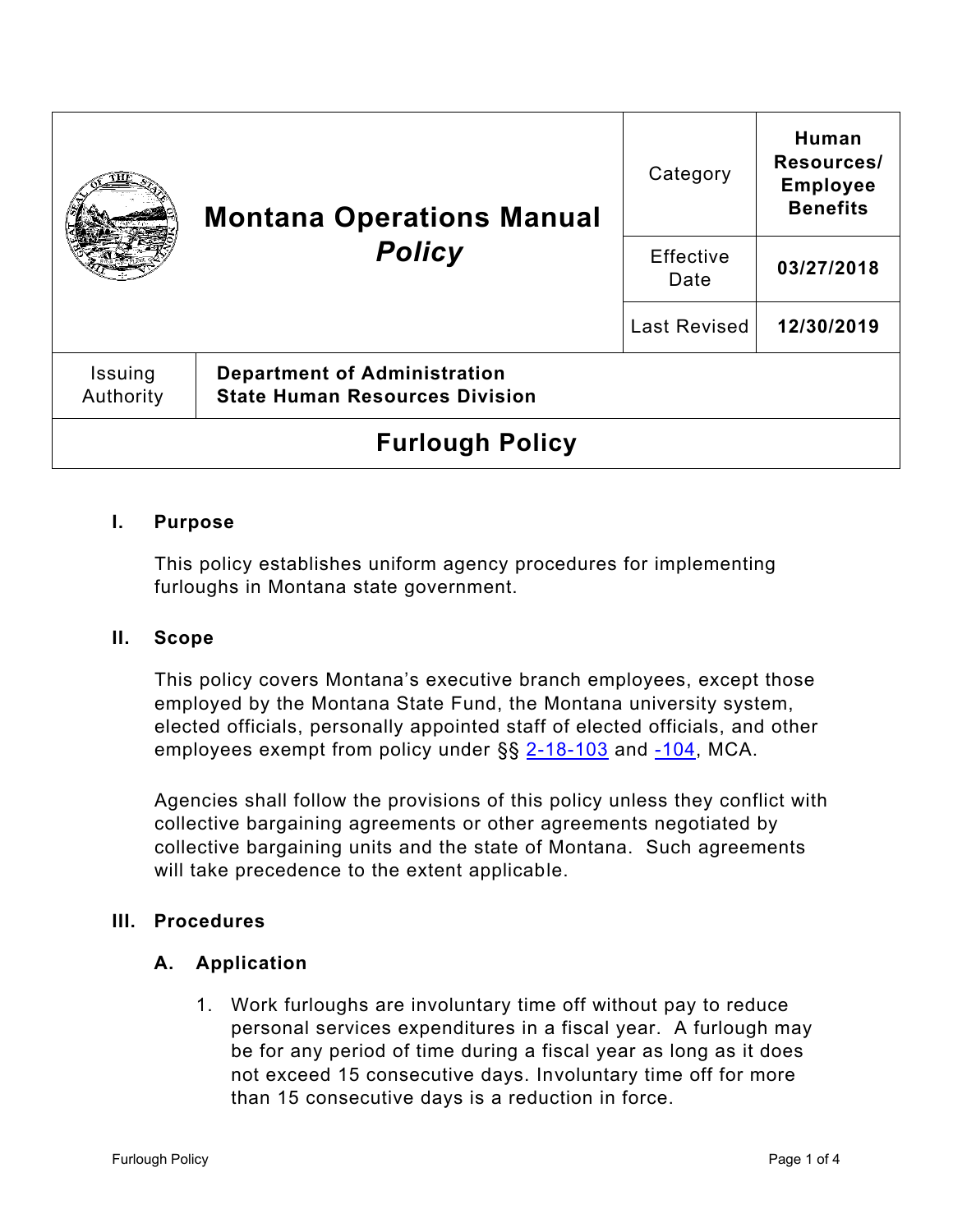- 2. Furloughs must apply to all employees in a work unit, such as a section, bureau, division, or agency. A furlough may not be applied to an individual employee or to a work unit with only one employee. Agency management may implement a furlough for an entire division or agency to limit the impact when budget restrictions occur for smaller work units or groups, such as federally funded positions.
- 3. When determining which positions to furlough, agencies shall evaluate when an employee's absence would present a reasonable likelihood that the safety of life or the protection of property would be significantly compromised by the failure to perform the job function in question. Employees in these positions may not be furloughed. Positions within a 24/7 facility must be carefully evaluated prior to determining a furlough.
- 4. State Human Resources recommends that agencies not furlough employees during work weeks in which a holiday occurs. See Section C below.
- 5. Collective bargaining agreements may impose specific requirements. Conduct a unit-by-unit, contract-by-contract analysis of how to furlough bargaining unit employees and comply with the notice requirements.

### **B. Written Justification and Notice Requirement**

Agencies shall provide written justification to and receive approval from the Office of Budget and Program Planning prior to notifying employees of an impending furlough. Employees must receive at least 10 days' notice before being placed on furlough. The employee notice shall include the furlough end date, if known, or the process by which employees will be recalled if the date is unknown.

# **C. Leave Without Pay for Lack of Funds**

- 1. Employees shall record any leave without pay for lack of funds using the furlough time sheet code. While in a furlough status, affected employees:
	- a. shall not report to work or conduct any official business;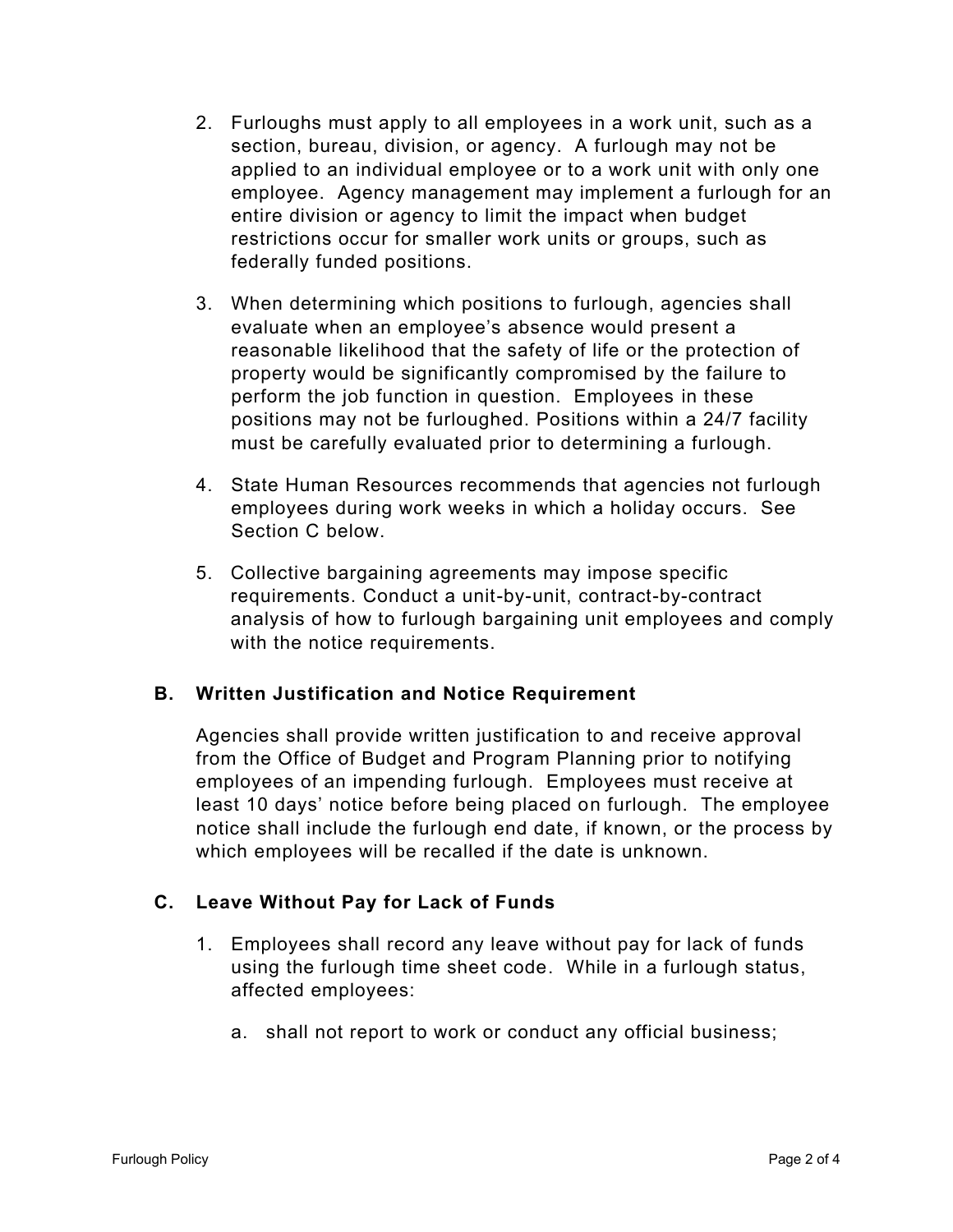- b. will not accrue sick or vacation leave and will not be able to use accrued sick, vacation, compensatory time leave, or other paid leave;
- c. will not incur a "break in service" for the purposes of calculating leave accelerator hours or longevity increments;
- d. may be eligible to draw unemployment benefits after applying for these benefits at [https://montanaworks.gov/;](https://montanaworks.gov/)
- e. must repay any unemployment benefits received if back pay is received upon return to work following a furlough;
- f. will continue to receive state share contributions toward the employee benefits administered by the Department of Administration Health Care and Benefits Division;
- g. will be required to cover normal out-of-pocket benefits costs;
- h. may not work hours at another time for the purpose of making up furlough time without management approval;
- i. may receive reduced holiday pay or may not be entitled to holiday pay if the furlough day is before or after a holiday (refer to the Holiday Policy for more details);
- j. will not earn service credit for retirement and may receive reduced retirement contributions;
- k. are not required to take leave under the FMLA because the furlough does not include work-duty from which leave is needed; and
- l. are not eligible for reduction in force or Employee Protection Act (§§ [2-18-1201,](http://leg.mt.gov/bills/mca/title_0020/chapter_0180/part_0120/section_0010/0020-0180-0120-0010.html) et seq., MCA) benefits.

### **D. Alternate Work Schedule**

Employees whose schedule includes reduced hours on a normally scheduled furlough day have the same furlough requirements as other employees. Employees shall revert to a regular work week for the week involving a furlough. Employees working an alternative work schedule who have a normal day off on a scheduled furlough day shall observe an alternate furlough day.